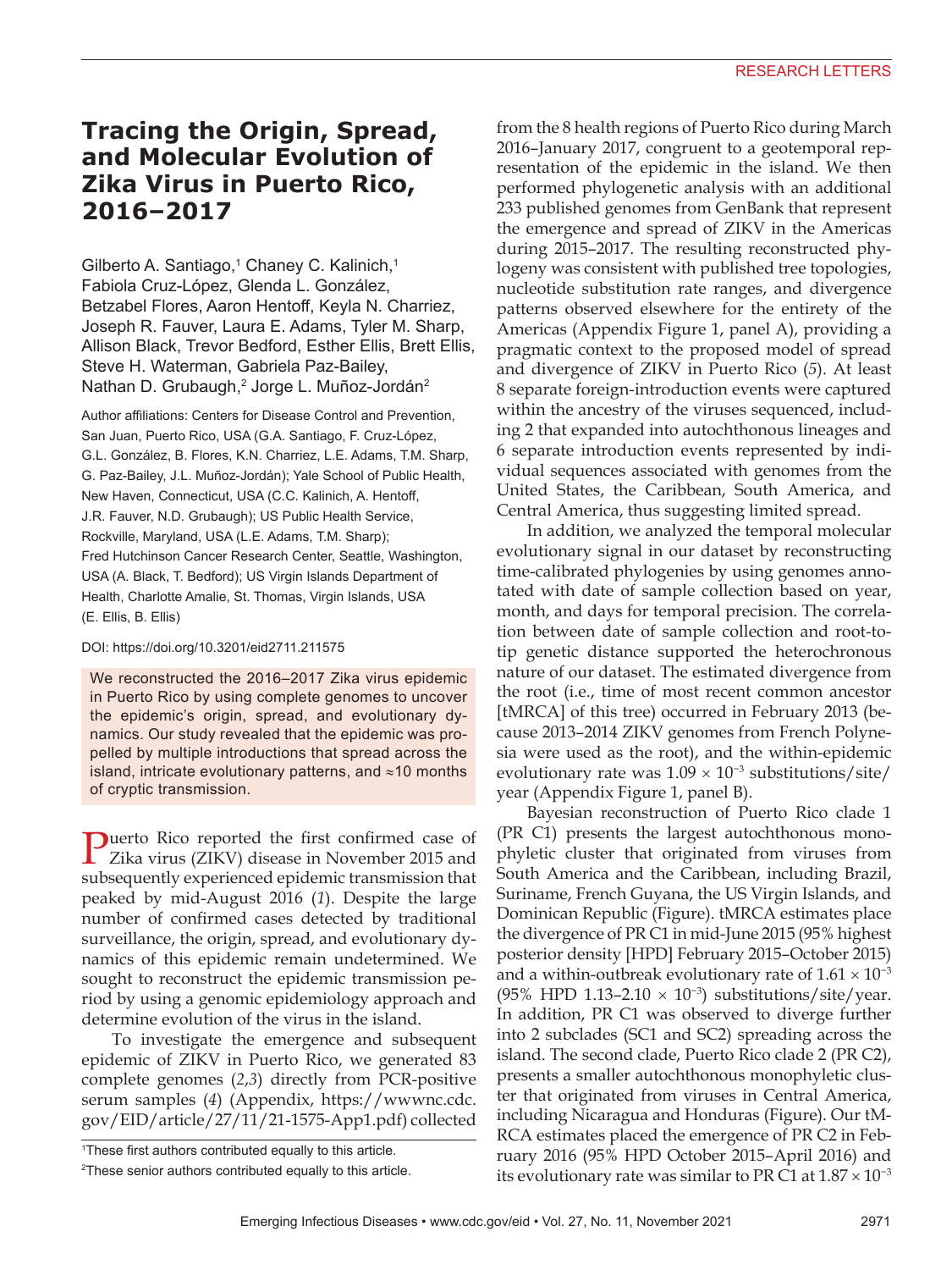(95% HPD 1.1–2.64  $\times$  10<sup>-3</sup>). We compared the ZIKV epidemic history of Puerto Rico to the time-calibrated Bayesian phylogenies and observed that the tMRCA of PR C1 precedes the initial confirmation of ZIKV in



**Figure.** Intra-island spread and divergence of Zika virus, Puerto Rico, 2016–2017. Bayesian phylogenetic reconstruction using maximum clade credibility trees shows genomes grouping with 2 separate clusters. PR C1 is associated with genomes from South America and the Caribbean (top); this clade diverged into SC1 and SC2. PR C2 is associated with genomes from Central America (center). Epidemic curve of total Zika cases per week (orange shade) and cases confirmed by reverse transcription PCR per week (blue shade) during 2015–2017 (bottom). All external branches representing Puerto Rico genomes are color-coded according to the 8 health regions of Puerto Rico: region 1, red; region 2, blue; region 3, orange; region 4, green; region 5, purple; region 6, cyan; region 7, brown; and region 8, magenta. C, clade; PR, Puerto Rico; SC, subclade; tMRCA, time of most recent common ancestor.

the island through traditional surveillance methods by 3–10 months and that expansion of all PR lineages coincides with the peak of the epidemic curve (Figure). We assessed phylogenetic clustering patterns for geographic association with each of the health regions and detected none (Appendix Figure 2).

We inferred past viral population dynamics by using Bayesian Skygrid plots, which show an increase in genomic diversity that coincides in time with the emergence of ZIKV in the Americas, followed by a series of fluctuations in the effective population size, characteristic of the virus spreading rapidly through the region (Appendix Figure 3). In Puerto Rico, we observed a similar sharp increase upon emergence and subsequent patterns that mirror the trends observed in the Americas.

Our study revealed the origin and epidemic spread of ZIKV in the island after a period of cryptic transmission undetected by traditional surveillance. Similar cryptic transmission was reported in Brazil and Colombia (*6*–*8*), where case detection was hindered by the difficulty to capture asymptomatic or mild cases with clinical manifestations that overlap endemic arboviruses and other laboratory testing limitations particular to ZIKV (*9*). The dataset we generated in our study presents a relevant contribution to the geotemporal sampling of ZIKV genomes from the region, enabling the study the evolutionary and epidemic dynamics in the Americas.

The integration of genomic epidemiology to arbovirus surveillance has proven to be central to the ascertainment of disease epidemiology, uncovering information otherwise concealed by the nature of the disease and limitations of surveillance systems. Fundamentally, integrated proactive genomic surveillance may help us to predict virus emergence and mitigate more effectively their regional or global expansion.

#### **Acknowledgments**

We thank the collaborators from the Ponce Medical School Foundation, Inc. (grant no. U01CK000580), the Puerto Rico Health Department, and members of the Puerto Rico Zika Task Force for the valuable contributions to the enhanced surveillance during the Zika outbreak in 2016.

This project was partially funded by the Centers for Disease Control and Prevention's Advanced Molecular Detection Program and the Yale University's School of Public Health start-up package provided to N.D.G. Additional support for coauthors C.K. and A.H. was provided by the Yale University's Jackson Institute of Global Health Field Experience Award and the Yale Collaborative Action Fellowship.